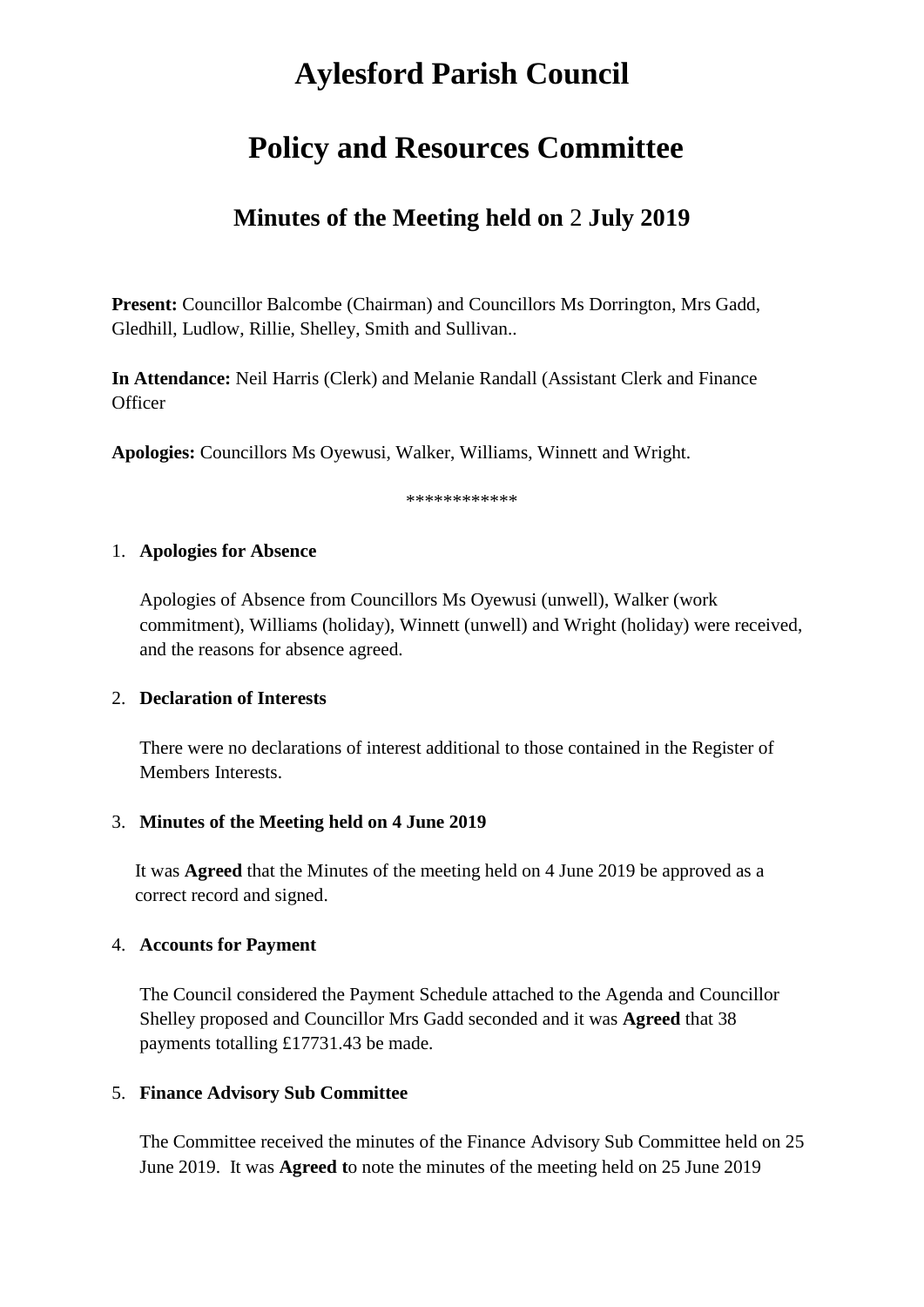#### 6. **Financial Matters**

There were no financial matters reported to the meeting.

#### 7. **Scout Hut Lease**

The Clerk had no update to report on the Scout Hut Lease.

#### 8. **Law and Order**

The Committee considered the monthly update for May from the local PCSO, a copy of which was attached to the Agenda.

#### 9. **Flood Defences**

The Clerk reported that the Community Flood Plan Exercise was held on Thursday 27 June and had been very successful and well attended. There was a lot of work coming out of this exercise with the Flood Plan requiring amendment and clarification in many places. The Clerk would update the committee on this work as it progresses.

# 10. **KALC - Subscription**

It was **Agreed** to renew membership of KALC at an annual cost of £1300.

# 11. **KALC – Training**

The Clerk reported that following the recent election KALC had informed the Council of training for new Councillors. The Clerk indicated that this training could be useful for new Councillors and those who have been elected more recently who feel that they would benefit from this type of training. He indicated that the training would cost £60 per person. The committee felt that the training would be useful and **Agreed** that any Member wishing to undertake the training be authorised to do so at a cost of £60 each.

# 12. **TMBC Parish Partnership Panel**

The committee received the report from Councillor Shelley on what had happened at the recent meeting of the Panel held on 13 June which was attached to the Agenda.

#### 13. **Council Vacancies**

It was **Noted** that the current vacancies on the Council were as follows: -

Aylesford South - 2, Eccles - 1, Walderslade – 1.